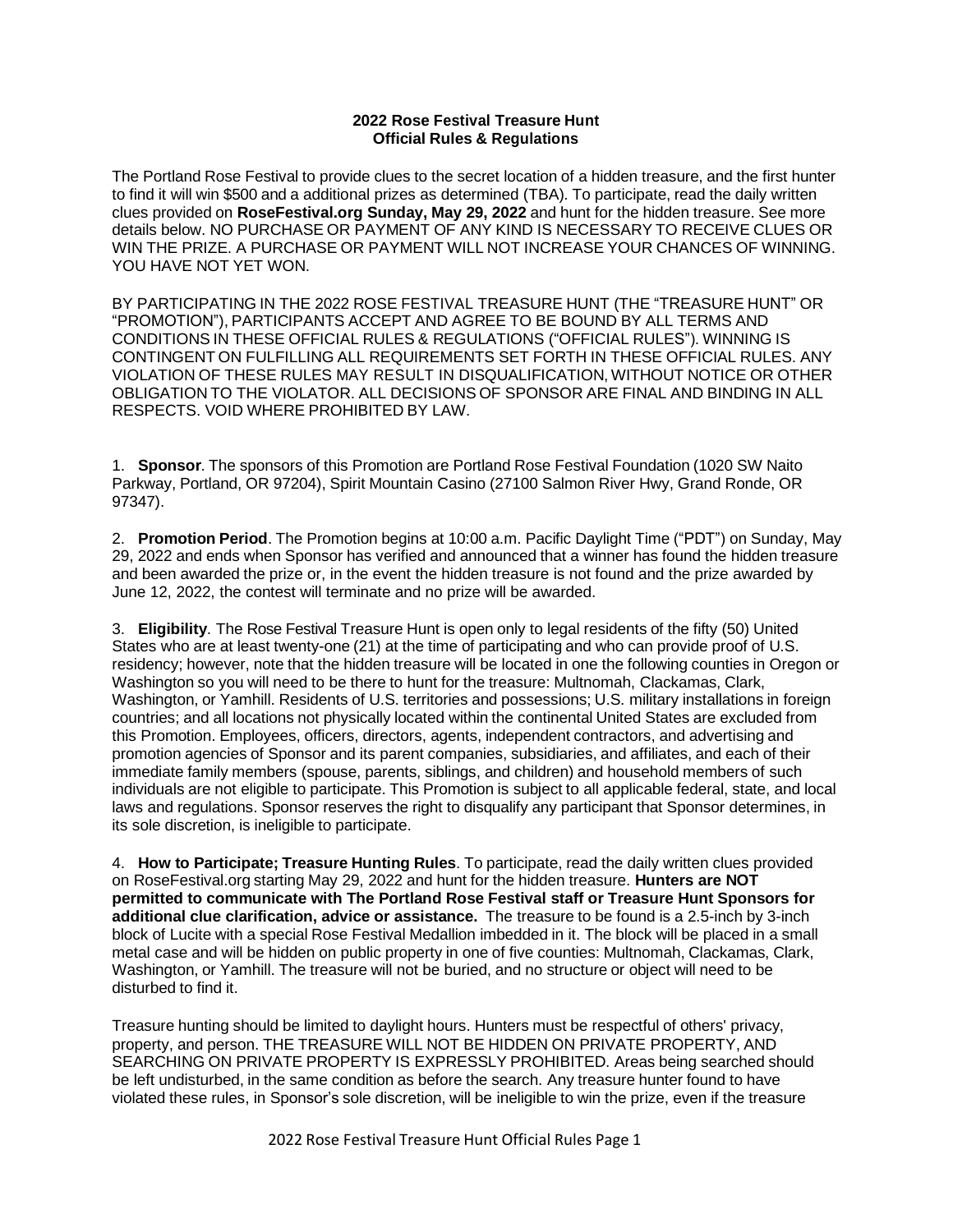hunter finds the treasure.

The first hunter to find the treasure must contact the Game Master and bring it to the Portland Rose Festival Foundation office (1020 SW Naito Parkway, Portland, OR 97204) for validation of the treasure and eligibility and to redeem the prize described below. The hunter with the treasure must provide to Sponsor their name, date of birth, email address (if any), physical address, and phone number and comply with all other requirements in these Official Rules.

5. **Prize and Winner**: There will be only one (1) prize winner. Only one (1) prize (described below) will be awarded to the participant who locates the treasure and is deemed by Sponsor, in its sole discretion, eligible to win. LOCATING THE TREASURE AND PRESENTING IT TO SPONSOR WILL NOT AUTOMATICALLY MAKE THE TREASURE FINDER THE ACTUAL PRIZE WINNER. Receiving the prize is contingent upon meeting all eligibility requirements and compliance with these Official Rules. In the event Sponsor deems a potential winner ineligible, Sponsor reserves the right to hide the treasure within one of the following counties again and to allow the Promotion to continue: Multnomah, Clackamas, Clark, Washington, or Yamhill. The ineligible participant will no longer be allowed to participate in the Promotion.

The prize consists of (a) \$500, Portland Rose Festival Foundation, 1020 SW Naito Parkway, Portland Oregon 97204. (b) one (1) night's stay in a single hotel room for two (2) people and one (1) dinner for two (2) people at Spirit Mountain Casino located at 27100 Salmon River Hwy, Grand Ronde, OR 97347 with an approximate retail value ("ARV") of USD \$169. The ARV of the entire prize is USD \$669.

For the Spirit Mountain Casino element of the prize, the prize winner is solely responsible for arranging and paying for all travel to and from Spirit Mountain Casino, whether such travel includes airfare, train tickets, ground transportation, or other means of transportation, as well as all expenses not covered by the one (1) night's stay in a single hotel room for two and one (1) buffet dinner for two at Spirit Mountain Casino. The prize does **NOT** include the arrangement or cost of travel to or from Spirit Mountain Casino or any expenses not expressly covered by the Spirit Mountain Casino element of the prize.

The Internal Revenue Service requires a Form 1099 MISC to be filed by any prize winner if the value of any prize received by the winner is \$600 or more. Sponsor will issue a Form 1099 MISC to the prize winner for the total ARV of the prize, and the prize winner is solely responsible for filing this completed form with the Internal Revenue Service.

ALL APPLICABLE FEDERAL, STATE, AND LOCAL TAXES AND OTHER GOVERNMENT CHARGES ASSOCIATED WITH ACCEPTANCE AND USE OF THE PRIZE IS THE SOLE RESPONSIBILITY OF THE WINNER. All expenses and items not specifically mentioned in these Official Rules are not included and are the winner's sole responsibility. By participating, the winner waives the right to claim as a cost of winning the prize, the cost of taxes arising out of the prize or any other cost associated with obtaining or using the prize. The prize may not be exchanged, substituted, transferred, or assigned by the winner. Sponsor reserves the right in its sole and absolute discretion to award a substitute prize of equal or greater value if the prize (or any portion thereof) described in these Official Rules is unavailable or cannot be awarded for any reason. The ARV of the prize represents Sponsor's good faith determination. That determination is final and binding and cannot be challenged or appealed. If the actual value of the prize turns out to be less than the stated ARV, the difference will not be awarded in cash or otherwise. Additional restrictions, conditions, and limitations may apply.

Sponsor will coordinate prize pick-up or delivery with the winner directly. If Sponsor delivers the prize via mail, the prize will be deemed delivered to the winner once the prize is delivered by Sponsor to the U.S. Postal Service or other common carrier of Sponsor's choosing. Sponsor will not be responsible or liable for a lost, stolen, or damaged prize once delivered to the U.S. Postal Service or other common carrier, or for any loss or damages arising out of or relating to the delivery the prize.

6. **Odds of Winning**: The odds of winning the prize depend on the number of eligible individuals who participate in the Promotion.

2022 Rose Festival Treasure Hunt Official Rules Page 2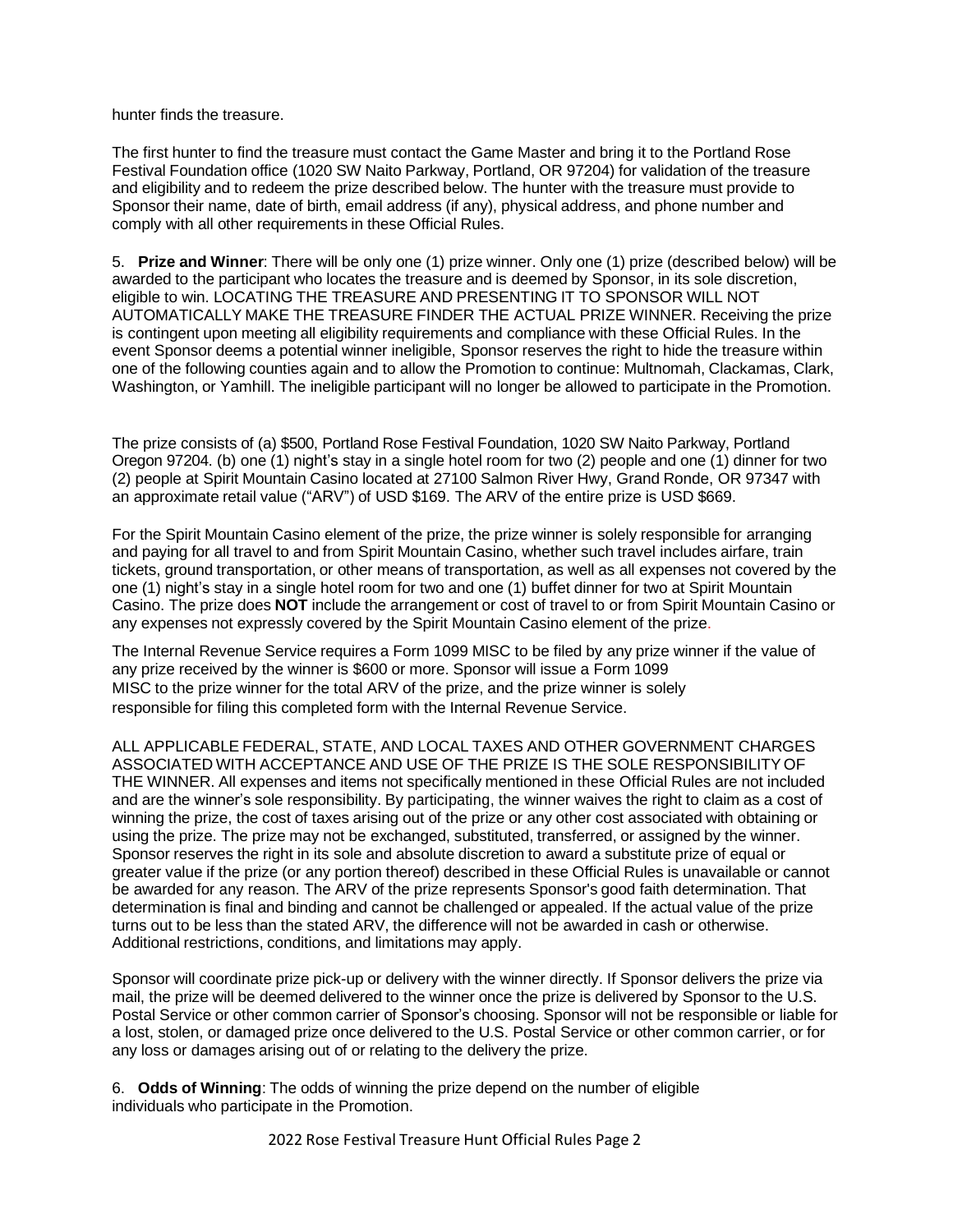7. **Publicity Release; Affidavit of Eligibility**. The potential winner must sign a publicity release and affidavit of eligibility before award of the prize. Requiring the potential winner to sign such documents, however, in no way limits these Official Rules or the releases contained herein.

The winner may be announced on Sponsor's websites, social media sites, and/or in other marketing materials. Each participant acknowledges and agrees that if he or she is the winner, his or her personally identifying information may be disclosed to third parties, including on a winner's list, as required by law. Further, each participant acknowledges and agrees that if he or she is the winner, his or her personally identifying information is subject to Portland Rose Festival Foundation's privacy policy, located [at](http://www.rosefestival.org/privacy-policy) [http://www.rosefestival.org/privacy-policy.](http://www.rosefestival.org/privacy-policy) Each participant acknowledges and agrees that he or she has read, understands, and agrees to the Portland Rose Festival Foundation privacy policies, which are incorporated into and made a part of these Official Rules by this reference. However, notwithstanding anything to the contrary in this privacy policy, each participant acknowledges and agrees that if he or she is the winner, Sponsor may use his or her personally identifying information for marketing Sponsor's services, products, offers, and events to him or her. The winner may unsubscribe from receipt of such marketing communications at any time. Neither the winner nor any participant will be required to disclose personal financial information to participate.

Unless prohibited by law, acceptance of the prize shall constitute and signify the winner's agreement and consent that Sponsor, and third parties on Sponsor's behalf, may use the winner's name, city and state of residence, biographical data, voice, statements, image, likeness, and/or prize won (collectively the winner's "Name and Likeness") for marketing and promotional purposes and for any other business purpose, in any media, now known or hereafter developed, throughout the world, including on the Internet, without providing additional notice, consent, review opportunity, or consideration to the winner. Each participant agrees that, if he or she is the winner, Sponsor (and third parties on Sponsor's behalf) has(ve) the unrestricted, absolute, perpetual, and worldwide right to reproduce, copy, exhibit, display, perform, transmit, broadcast, distribute, modify, create derivatives of, and otherwise use the winner's Name and Likeness. Each participant agrees that, if he or she is the winner, Sponsor may alter the winner's Name and Likeness and may combine the winner's Name and Likeness with other materials and information (including without limitation, text, data, images, photographs, illustrations, animation and graphics, or video or audio segments of any nature, in any media or embodiment, now known or hereafter developed). Each participant accepts and acknowledges that Sponsor shall not be obligated to use the winner's Name and Likeness, and Sponsor shall not incur any liability whatsoever to the extent Sponsor chooses to refrain from any exploitation of its rights hereunder.

8. **Release**. By participating, each participant assumes all liability for and all risk of any injury or damage caused or claimed to be caused by participation in this Promotion. Sponsor expressly disclaims any and all responsibility and/or liability for death, injury, or loss to any person or property relating to participants' participation in the Promotion and/or the delivery, possession, use, or misuse of the prize. By participating, each participant (i) agrees to release the Portland Rose Festival Foundation and each such entity's respective parent companies, subsidiaries, affiliates, and advertising and promotion agencies, and each such company's officers, directors, employees, agents, and independent contractors (collectively, the "Releasees") from any and all liability for any and all causes of action (however named or described), losses, damages, injuries, death, damage to or loss of personal property, costs and expenses (including reasonable attorneys' fees) of any kind arising out of or relating to participant's participation in this Promotion; the winner's acceptance, possession, use, or misuse of the prize; and/or Releasees use of your Name and Likeness under Section 7 above (including without limitation liability from claims for libel, defamation, invasion of privacy or right of publicity, or violation of any other right); and (ii) agrees to hold harmless and indemnify the Releasees from and against all losses, liability, damages, injuries, death, damage to or loss of personal property, causes of action (however named or described), and/or costs and expenses (including reasonable attorneys' fees) of any kind, arising out of or relating to participant's participation in the Promotion; the winner's acceptance, possession, use, or misuse of the prize; and/or Releasees use of your Name and Likeness under Section 7 above (including without limitation liability from claims for libel, defamation, invasion of privacy or right of publicity, or violation of any other right).

2022 Rose Festival Treasure Hunt Official Rules Page 3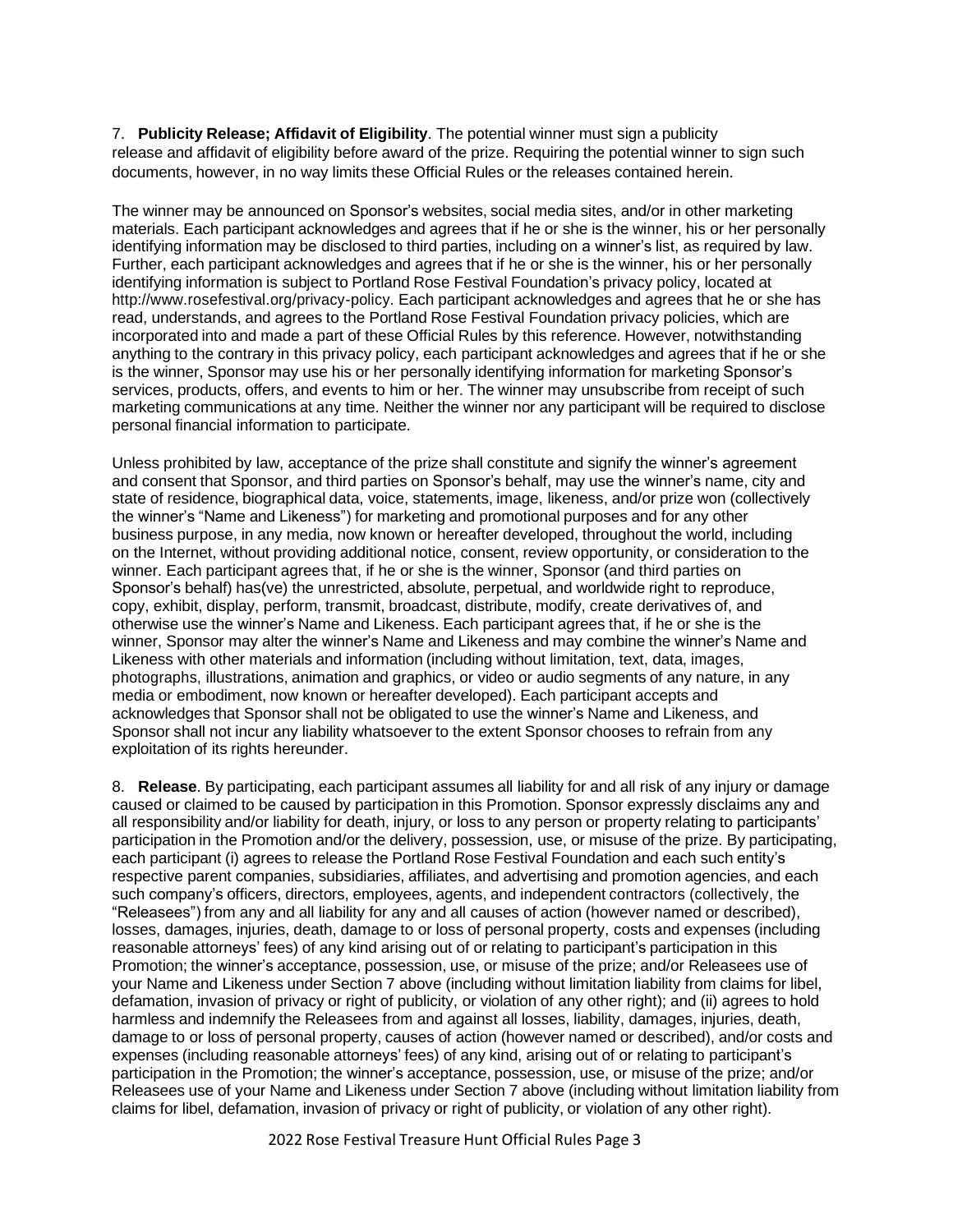The prize must be accepted as awarded, and the prize will be awarded "AS IS" and "AS AVAILABLE" with no guarantee, warranty, or representation, express or implied, in fact or in law.

9. **Limitation of Liability**. Releasees are not responsible for: (i) Any incorrect or inaccurate information, whether caused by participants, printing or typographical errors, or by any of the equipment or programming associated with or utilized in the Promotion; (ii) technical failures of any kind, including without limitation malfunctions, interruptions, or disconnections in phone lines, network availability, server or other connections, hardware or software, or other equipment; or other disruption related to Internet traffic, viruses, or otherwise; (iii) forces beyond the reasonable control of Sponsor that may cause the Promotion to be disrupted or corrupted; (iv) unauthorized human intervention in any part of the operation of the Promotion; (v) technical or human error that may occur in the administration of the Promotion; or (vi) any death, injury or damage to persons or property which may result, directly or indirectly, in whole or in part, from a participant's participation in the Promotion.

10. **Disputes; Additional Limitations of Liability**. Except where prohibited, participant agrees that: (i) These Official Rules, and the rights and obligations of the participants and Sponsor in connection with the Promotion, shall be governed by, and construed in accordance with, the laws of the State of Oregon, without giving effect to any conflict-of-law rules that would result in the application of the laws of any other jurisdiction; (ii) any and all disputes, claims, and causes of action arising out of or connected with this Promotion or the prize awarded shall be resolved individually, without resort to any form of class action, and exclusively by the courts located in Multnomah County, Oregon, and participants submit to the exclusive jurisdiction and venue of the courts located in Multnomah County, Oregon for any and all causes of action relating to this Promotion; (iii) any and all claims, judgments, and awards shall be limited to the greater of (a) actual out-of-pocket costs incurred by the applicable participant relating to the Promotion, including costs associated with entering and participating in the Promotion and claiming the prize (if any), or (b) USD 25.00; but in no event will any participant be awarded attorneys' fees; (iv) under no circumstances will participants be permitted to obtain awards for, and participants hereby waive all rights to claim, indirect, punitive, special, exemplary, incidental, and consequential damages; and (v) under no circumstances will participants be permitted to obtain awards for, and participants hereby waive all rights to have, damages multiplied or otherwise increased. SOME JURISDICTIONS DO NOT ALLOW THE LIMITATION OR EXCLUSION OF LIABILITY FOR CERTAIN DAMAGES SO THE ABOVE MAY NOT APPLY TO YOU.

11. **General**: The Portland Rose Festival Foundation reserves the right to cancel, suspend, and/or modify this Promotion if fraud or technical failures or any other factor beyond their reasonable control compromise the integrity of the Promotion, as determined by the aforementioned in their sole discretion. Sponsor reserves the right, in its sole discretion, to disqualify any individual who Sponsor finds to be tampering with the operation of the Promotion or to be acting in violation of the Official Rules of this Promotion or any other promotion or in an unsportsmanlike or disruptive manner. Sponsor's failure to enforce any term of these Official Rules shall not constitute a waiver of such term on another occasion or any other term. Unless required by law, Sponsor is not required to review or respond to any correspondence received from a participant.

**CAUTION**: Any attempt by any person to defraud Sponsor in connection with the Promotion, to damage any website, or to otherwise deliberately undermine the legitimate operation of the Promotion, may be a violation of criminal and civil laws and subject to criminal and civil penalties. Should such an attempt be made, Sponsor will disqualify any such person from the Promotion, without notice to such person, and Sponsor reserves the right to seek damages and other remedies from any such person to the fullest extent permitted by law and to cooperate in the prosecution of any such conduct.

12. **Winner Posting:** Name of winner may be obtained by sending a request with a self- addressed, stamped envelope to Rose Festival/OregonLive.com Treasure Hunt Winner, 1020 SW Naito Parkway, Portland, OR, 97204.

13. **Questions**: These Official Rules are on file with the Portland Rose Festival Foundation office.

2022 Rose Festival Treasure Hunt Official Rules Page 4